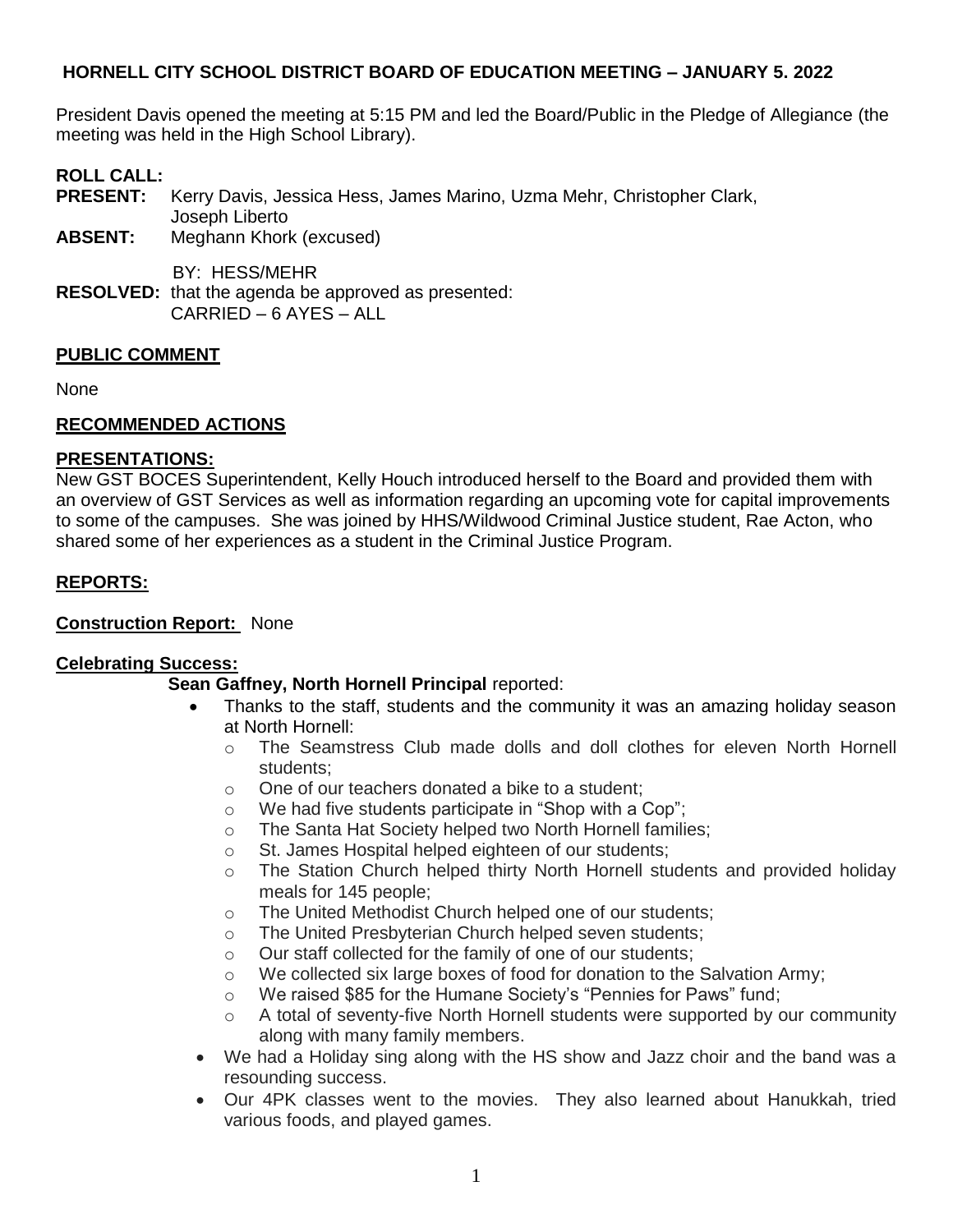- On Spirit Day we all enjoyed wearing our favorite holiday attire, I was dressed as the Grinch! It was fun!
- **Julie Smith, Intermediate School Acting Principal** reported:
	- I want to acknowledge the hard work by our Building Leadership Team. They've put a lot of effort into recognizing past traditions of both Intermediate School and Bryant School, while also looking at adapting and establishing new traditions. This was especially noticeable over the holidays.
	- Thank you to our counselors who organized so much charitable giving by our faculty and staff, as well as our community organizations. We have a very generous faculty and community…I was blown away!
	- It was fantastic to have a music concert in December. Sydney Scheirer and Ed Belin have been very flexible and innovative with rehearsals in order to maintain our music programs. It was magical!
	- A big shout out to Shelly McDaniels and a group of sixth grade students. You might know that Karen Kuhn traditionally organized Intermediate School's annual "Pennies for Paws" campaign to raise items and money for the Hornell Area Humane Society. This year, Shelly took on the oversight, but really let the sixth graders take the lead. The students distributed the canisters to all homerooms, made morning announcements, came up with a reward for the whole school to earn if we met our goal (set at \$500), they collected and counted all of the money. All together, the school raised \$1000 for the Hornell Area Humane Society, along with some items for the animals. We celebrated with a movie in the auditorium the week before break, The *Secret Life of Pets.*

### **Scott Carroll, High School Principal** reported:

- Happy New Year! It was a great December and start to the new year!
- A shout-out to Mr. Bialecki, Mr. Neff and Mr. vanLeeuwen for their wonderful concerts and sharing the holiday spirit.
- Congratulations to Trey Woolvine for being selected to Area All State
- Congratulations to the HHS Wildwood students of the Month:

Nick Hurlburt-Building Construction

Rae Acton-Criminal Justice

Thomas Jimerson-Digital Media Arts

- Congratulations to the Senior Class for winning the 2021 Deck the Halls contest and also to the 7th graders who outdid themselves and did an awesome job making it very close contest.
- We had numerous students from Hornell participate in the Regional DECA Competition held at Alfred State College on Monday, December 20. Hornell Senior Kenneth Robinson placed second overall among all schools, with 8th grader Mia Nasca and Senior Caylin Young placing second and third on the Marketing cluster exam. All three students are now eligible to participate in the state competition held in Rochester, NY on March 9-11.
- A big thank you to our BLT for organizing our Holiday Themes it was a nice treat to our lead up to the holidays.
- Thank you to all of the members who adopted a senior and collected gifts helping with Turning point.
- Thank you to our Main Office staff, Jen Bixby, Victoria Plank and Dee Haynes for helping with extra duties!

### **Amy Feeley, Director of Pupil Personnel** reported:

• Thank you to our districtwide Guidance Staff for going above and beyond to support our families during the holidays!!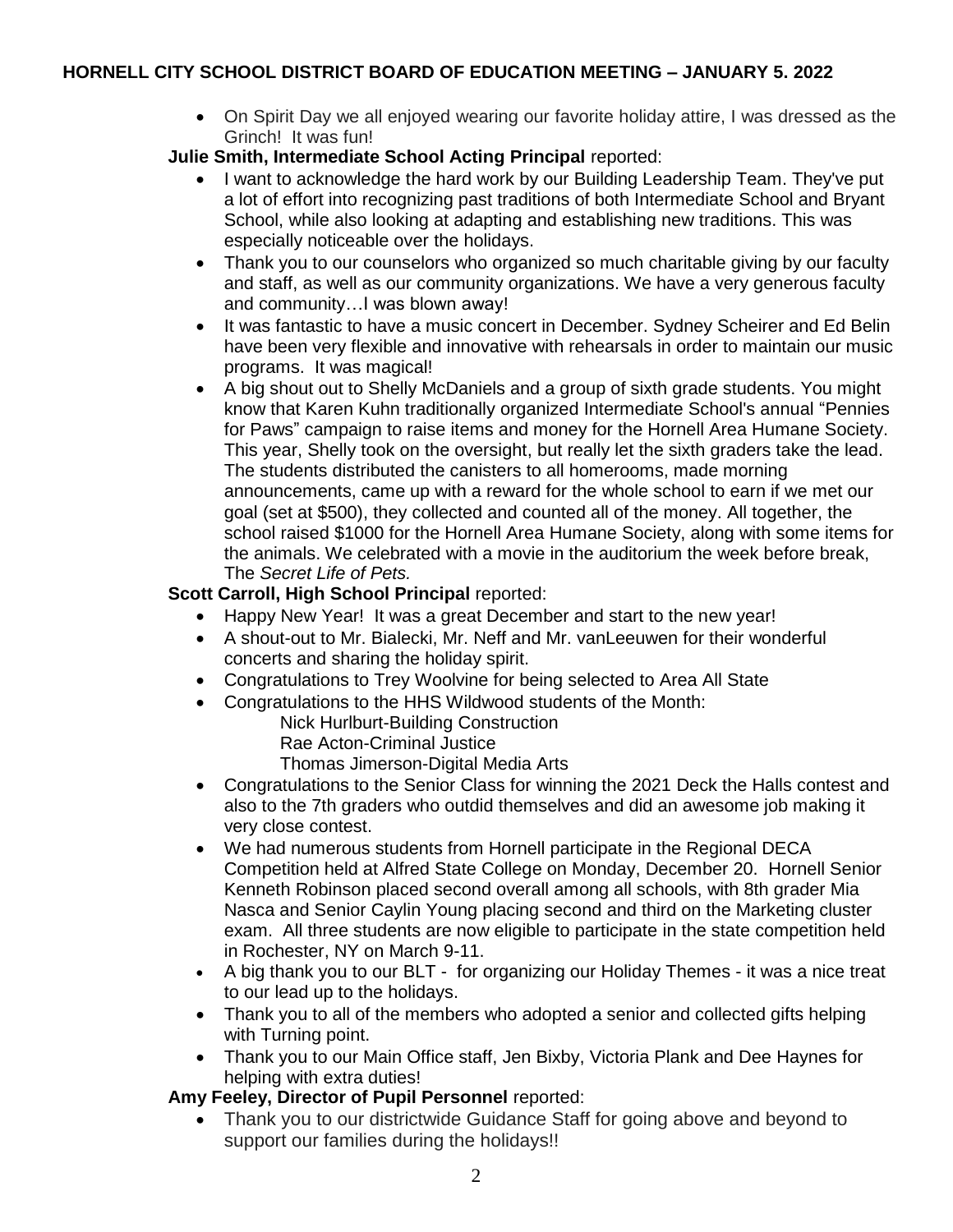- Thank you to the North Hornell team for their hard work with our meetings during December.
- We are holding our meetings for second through fourth grades this month at the Intermediate School.

**Ted Illi, Director of Secondary Curriculum** reported:

- We are busy working on planning the agenda for our upcoming Superintendent's Conference Day.
- We have upcoming professional development planned for G&R and Writer's Workshop (to be held virtually).

### **Shannon Davis, Director of Facilities and Grounds** reported:

- Want to thank the team for working hard to keep the lights and heat on…there is a lot of work behind the scenes going on and they are steadfast! The other day they had a call before 6:00 AM that there was no heat at the Intermediate School, they moved into action and fixed the problem before the school day began.
- We are working on the second bathroom makeover using stock on hand in the Baseball Stadium. Last year we did the boy's bathroom and we are currently working on the girl's.
- We took delivery of our new dump truck, it was ordered in May we are retiring our 18 year old one.
- Recently attended the NYS Facilities Director Academy, thank you for this great opportunity to collaborate and network with peers from around the state.

### **Superintendent's Report**

 **Superintendent Palotti** reported:

- Would like to echo the accolades about our busy and positive month of December, with concerts, the generosity of our students, staff and community….it is amazing and noteworthy!
- We are looking forward to some positive changes in the guidance from Public Health in the next few days regarding quarantine lengths, etc. We are awaiting school specific guidance, we will relay information as it is published.

### **ROUTINE ITEMS**

BY: HESS/MEHR

**RESOLVED:** that, upon the recommendation of Superintendent Palotti to approves/accepts the following Consent Agenda items:

- Approves of the minutes for the meetings of December 1, 2021.
- Acceptance of Claims Auditor/Warrant Reports for the period ending November 30, 2021.
- Acceptance of the Student Activities Report of November 30, 2021.
- Acceptance of General Fund Budget Transfer Report of November 30, 2021.
- Acceptance of Revenue Report of November 30, 2021.
- Acceptance of Treasurer's Report of November 30, 2021.
- Acceptance of Appropriations Report of November 30, 2021.
- Acceptance of the Federal Budget Transfer Reports of July 1 November 30, 2021.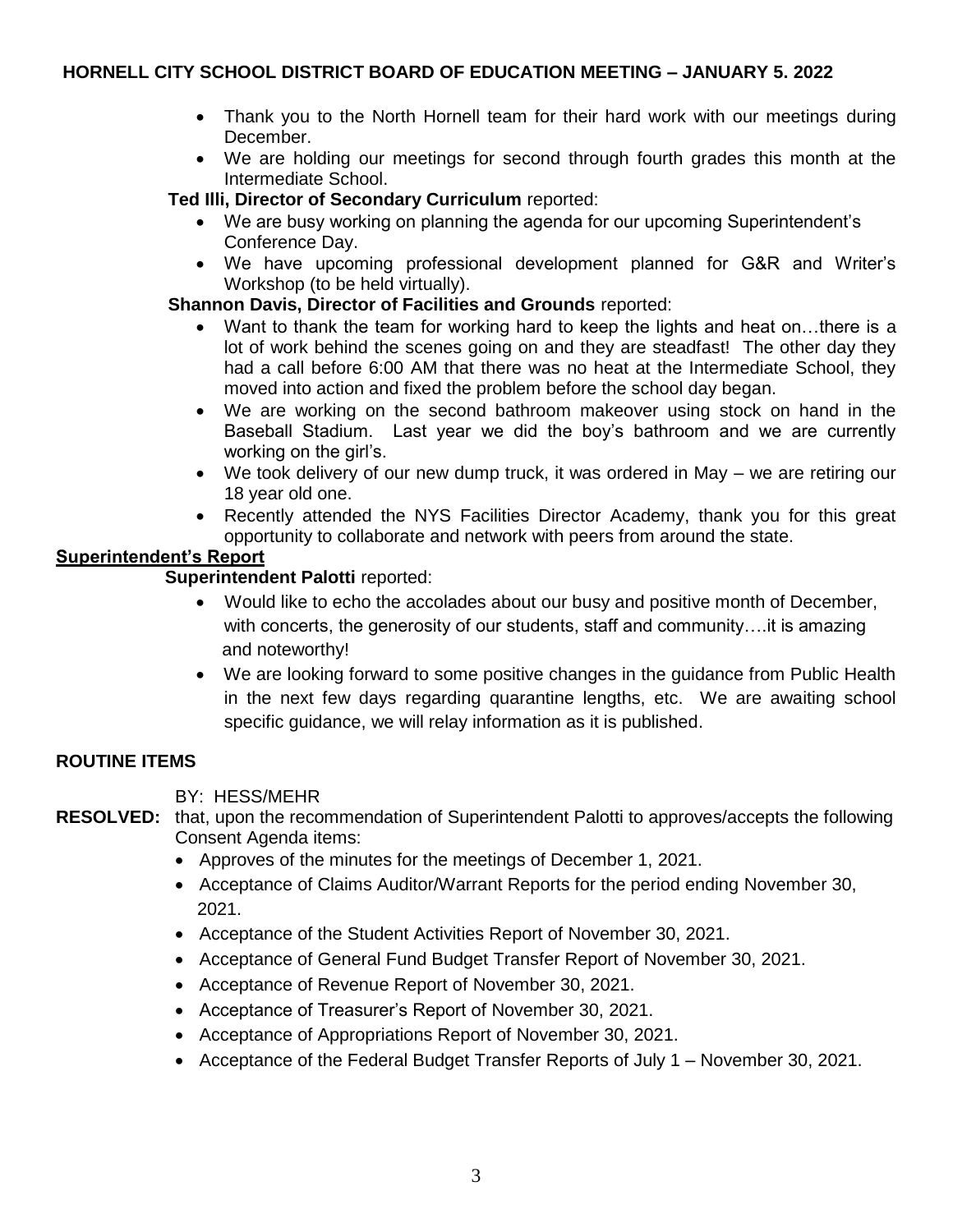Has no objections to the recommendations of the Committee on Special Education and approves the authorization of funds to implement the special education programs and services consistent with such recommendations for the CSE meeting of December 1, 2, 6, 8, 10, 13, 15, 16, 20 and 21, 2021. The CPSE meeting of December 1, 2, 9, 16, 20, 21 and 22, 2021 and the 504 meetings of December 15 and 20, 2021. CARRIED – 6 AYES – ALL

### **OLD BUSINESS**

None

### **NEW BUSINESS**

### **POLICY/PROCEDURE**

BY: HESS/MEHR

**RESOLVED:** that, upon the recommendation of Superintendent Palotti, the Board authorizes Patrick Flaitz to dispose of the Technology items on the list dated January 5, 2022. CARRIED – 6 AYES – ALL

BY: HESS/MEHR

**RESOLVED:** that, upon the recommendation of Superintendent Palotti, the Board authorizes Patrick Flaitz to dispose of the following vehicle:

2002 Chevy Dump Truck – VIN: 1GBJK34UX2E26796 CARRIED – 6 AYES – ALL

BY: HESS/MEHR

**RESOLVED:** that, upon the recommendation of Superintendent Palotti, the Board approves the overnight trips requests of the Wrestling Team to travel to the Sectional Tournament in TBD , NY on February 4 and 5, 2022, to the State Qualifier in Brockport, NY on February 11 and 12, 2022 and for those who advance to travel to Albany, NY on February 18 and 19, 2022 for the State Finals. CARRIED – 6 AYES – ALL

### **FINANCE**

BY: HESS/MEHR

**RESOLVED:** that, upon the recommendation of Superintendent Palotti, the Board accepts the generous donation to the High School Library from Gene and Cheryl Mastin in Memory of Josie Ciancaglini in the amount of \$100.

CARRIED – 6 AYES – ALL

The Board thanked the Mastin's for their generous donation.

### **PERSONNEL**

BY: HESS/MEHR

**RESOLVED:** that, upon the recommendation of Superintendent Palotti, the Board accepts the resignation of Kristen Hazard as Modified Swimming Coach for the 2021/22 season. CARRIED – 6 AYES – ALL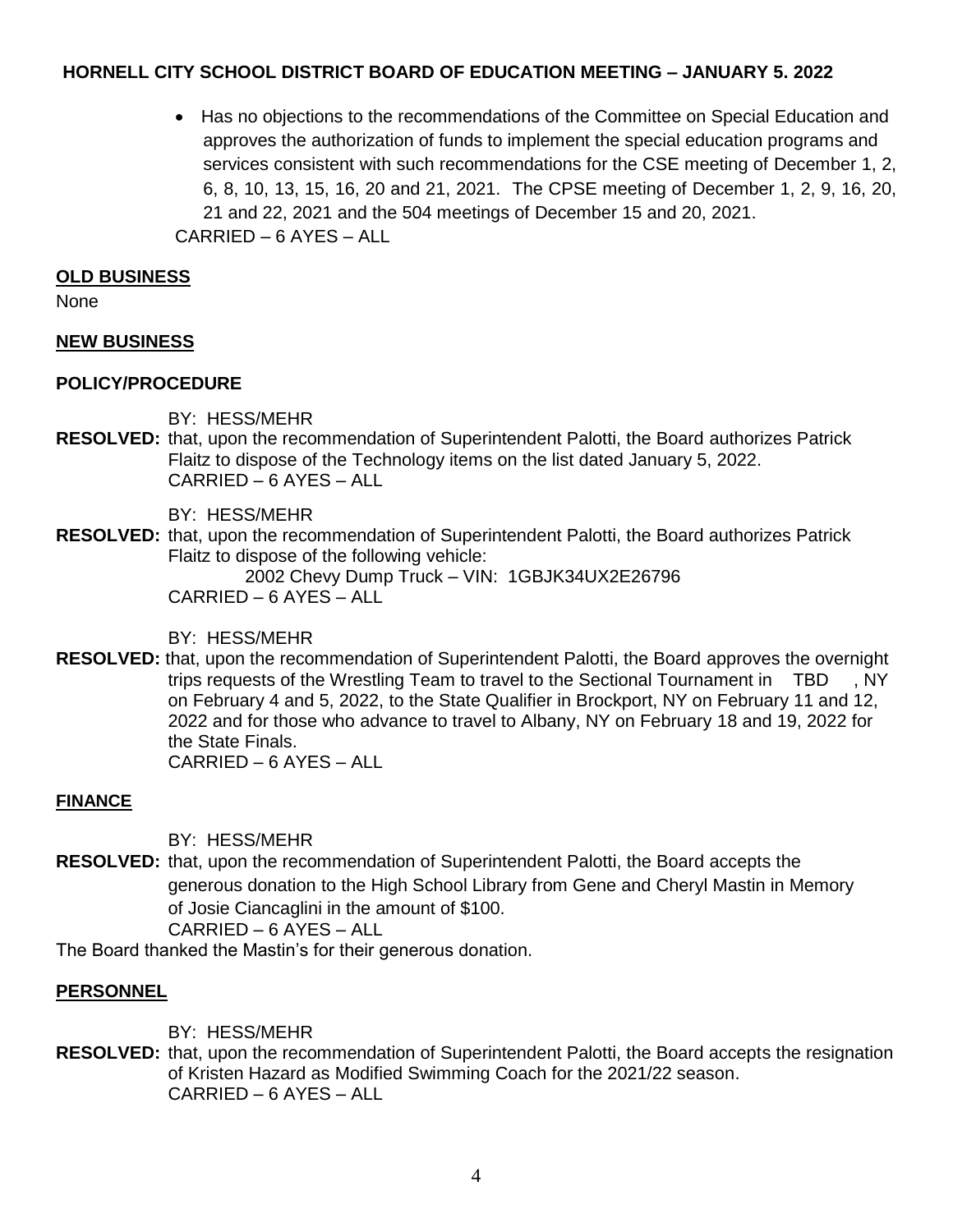BY: HESS/MEHR

**RESOLVED:** that, upon the recommendation of Superintendent Palotti, the Board accepts the resignation of Susan Thompson as Teacher Aide effective on December 21, 2021, and furthermore approve her placement on the substitute list for Teacher Aide. CARRIED – 6 AYES – ALL

BY: HESS/MEHR

**RESOLVED:** that, upon the recommendation of Superintendent Palotti, the Board accepts the resignation of Timothy Schultz as School Bus Driver effective on December 13, 2021. CARRIED – 6 AYES – ALL

BY: HESS/MEHR

**RESOLVED:** that, upon the recommendation of Superintendent Palotti, the Board approves the probationary (re)appointment of Theresa Rhude as Teacher Aide, effective December 13, 2021, 10 months, 6.5 hours per day at the starting rate specified in the HPA Contract. CARRIED – 6 AYES – ALL

BY: HESS/MEHR

**RESOLVED:** that, upon the recommendation of Superintendent Palotti, the Board approves the probationary appointment of Matthew Gardner as Cleaner, effective December 27, 2021, 12 months, 8.0 hours per day at the starting rate stated in the HESSA Contract. CARRIED – 6 AYES – ALL

BY: HESS/MEHR

**RESOLVED:** that, upon the recommendation of Superintendent Palotti, the Board approves the probationary appointment of Brandon Burritt as Teacher Aide, effective January 3, 2022, 10 months, 6.5 hours per day at the starting rate stated in the HPA Contract. CARRIED – 6 AYES – ALL

BY: HESS/MEHR

**RESOLVED:** that, upon the recommendation of Superintendent Palotti, the Board approves the appointment of Makayla Kriner as a Student Lifeguard. CARRIED – 6 AYES – ALL

BY: HESS/MEHR

**RESOLVED:** that, upon the recommendation of Superintendent Palotti, the Board approves Brandon Burritt as a volunteer to work with the Intermediate School Drumline. CARRIED – 6 AYES – ALL

BY: HESS/MEHR

**RESOLVED:** that, upon the recommendation of Superintendent Palotti, the Board approves the following substitutes for the Intermediate School After School Program:

Jamie Morris- effective December 7, 2021

Emily Haynes – effective January 4, 2022

CARRIED – 6 AYES – ALL

BY: HESS/MEHR

**RESOLVED:** that, upon the recommendation of Superintendent Palotti, the Board approves the appointment of Nicole Miller as Modified Swimming Coach for the 2021/22 season. CARRIED – 6 AYES – ALL